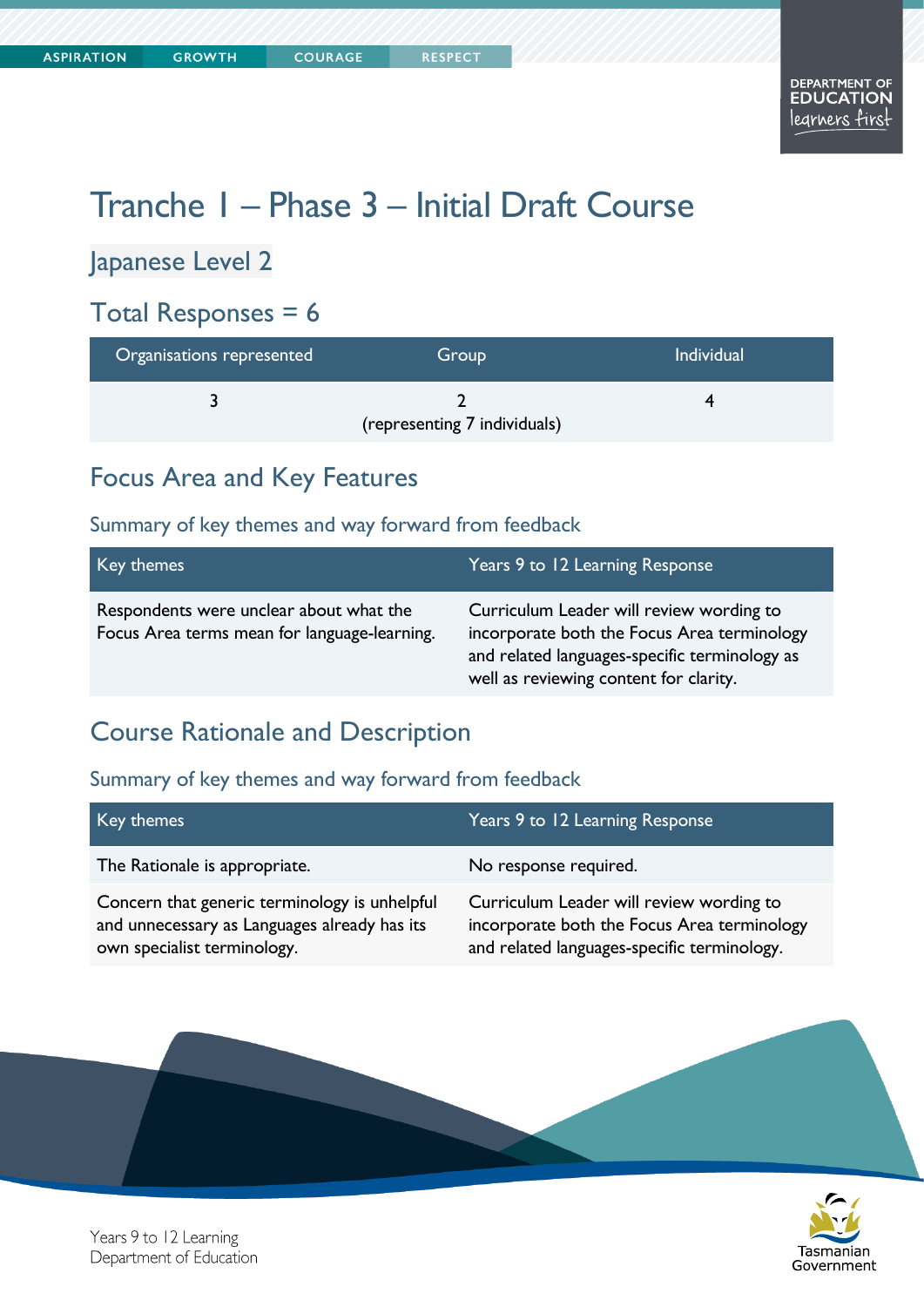## Integration of General Capabilities

Summary of key themes and way forward from feedback

| Key themes                                                                                               | Years 9 to 12 Learning Response                                                                                                                                                                                                                                                |
|----------------------------------------------------------------------------------------------------------|--------------------------------------------------------------------------------------------------------------------------------------------------------------------------------------------------------------------------------------------------------------------------------|
| Lack of clarity about inclusion of CCP in all<br>courses.                                                | Referred to Years 9 to 12 Learning.                                                                                                                                                                                                                                            |
| Concern that Literacy is not identified as one of<br>the General Capabilities addressed in<br>Languages. | The correct title for what is commonly referred<br>to as 'the Literacy tick' is the TASC 'Everyday<br>adult reading, writing and communication (in<br>English)' standard. Therefore, it cannot be<br>applied to courses in languages other than those<br>delivered in English. |
| Concern regarding the incorporation of all<br>Cross-Curriculum Priorities in Japanese Level 2.           | Concern noted.<br>Curriculum Leader will continue to work with<br>Critical Friends and School Sponsors to identify<br>when it may be appropriate to include Cross-<br>Curriculum Priorities in language courses.                                                               |

## Pathways

| Key themes                                                                                                                                                                                                   | Years 9 to 12 Learning Response                                                                                                                                                                                             |
|--------------------------------------------------------------------------------------------------------------------------------------------------------------------------------------------------------------|-----------------------------------------------------------------------------------------------------------------------------------------------------------------------------------------------------------------------------|
| Emphasised the importance of ensuring<br>cohesion and balance between Level 2 and Level<br>3 courses.<br>Some concern that the proposed course is a bit<br>too aspirational for beginning language learners. | Concerns noted.<br>Curriculum Leader will continue to work with<br>Critical Friends and Sponsor Schools to ensure<br>the content elaborations and tasks prescribed<br>are manageable for beginning learners of<br>Japanese. |
| Request for exemplars to help clarify and<br>promote links to other learning areas and<br>industries.                                                                                                        | Resources provided through Canvas will help<br>identify possible transdisciplinary links.                                                                                                                                   |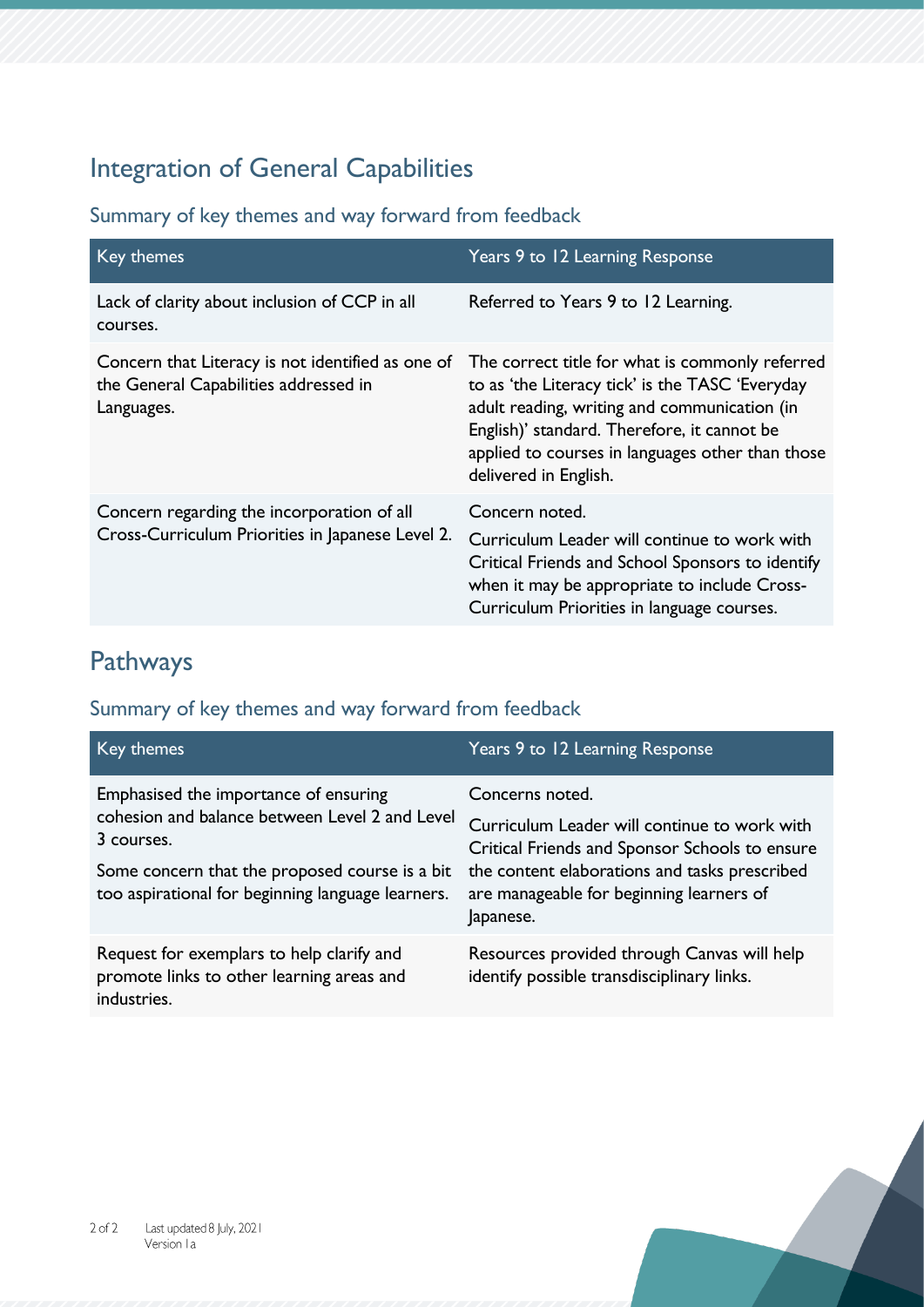### Course Requirements

#### Summary of key themes and way forward from feedback

| Key themes            | Years 9 to 12 Learning Response |
|-----------------------|---------------------------------|
| No feedback provided. | No response required.           |

#### Course Structure, Delivery and Progression

| Key themes                                                                                                                                                                                                                                                          | Years 9 to 12 Learning Response                                                                                                                                                                                                                                                                                                                                                                  |
|---------------------------------------------------------------------------------------------------------------------------------------------------------------------------------------------------------------------------------------------------------------------|--------------------------------------------------------------------------------------------------------------------------------------------------------------------------------------------------------------------------------------------------------------------------------------------------------------------------------------------------------------------------------------------------|
| Strong opposition to modularisation for<br>Languages: Modularisation is not appropriate for<br>a Language course.<br>Concerns about whether students will receive<br>recognition for a part-module and whether<br>students will be able to "opt in" at Modules 2/3. | Referred to Years 9 to 12 Learning.<br>Curriculum Leader will continue to work with<br>Critical Friends and Sponsor Schools to ensure<br>module skills and knowledge represent an<br>appropriate degree of challenge for beginning<br>language learners.                                                                                                                                         |
| Concern about the lack of clarity behind the<br>modules.                                                                                                                                                                                                            | Concern noted.<br>Curriculum Leader will continue to work with<br>Critical Friends and School Sponsors to build<br>clarity around the structure of the course.                                                                                                                                                                                                                                   |
| Concern about a lack of clarity for some of the<br>terminology used.                                                                                                                                                                                                | The final version of the proposed course<br>document will contain a glossary.                                                                                                                                                                                                                                                                                                                    |
| Concepts, topics, perspectives, skills and<br>knowledge per se are fine but the table and<br>relationships between elements are unclear at<br>present.                                                                                                              | Curriculum Leader will review layout of table to<br>ensure a clear relationship between the<br>individual module concepts (Identity,<br>Responsibility and Legacy) and the perspectives<br>(Personal, Community and Global).<br>The Course Implementation Guide and Canvas<br>materials will provide opportunities to clarify<br>and expand details and relationships for each of<br>the topics. |
| Respondents identified a lack of clarity in some<br>of the core text explaining developmental<br>progression and culminating performance.                                                                                                                           | All concerns referred to Years 9 to 12 Learning.                                                                                                                                                                                                                                                                                                                                                 |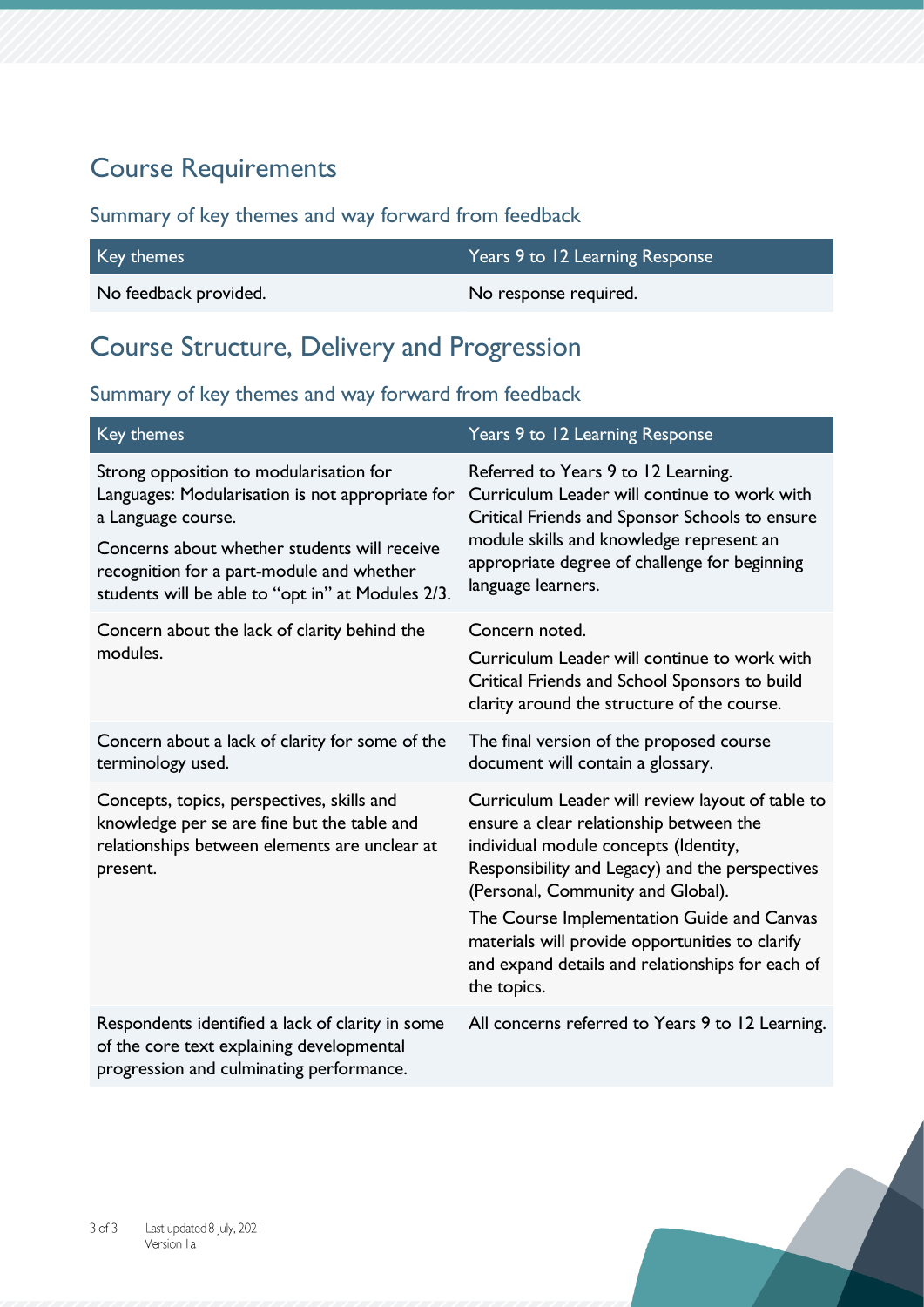## Module Content

| Key themes                                                                                   | Years 9 to 12 Learning Response                                                                                                                                                                                         |
|----------------------------------------------------------------------------------------------|-------------------------------------------------------------------------------------------------------------------------------------------------------------------------------------------------------------------------|
| Concern about the use of visual texts in a                                                   | Concern noted about visual texts.                                                                                                                                                                                       |
| proposed Level 2 course.                                                                     | Curriculum Leader will continue to work with<br>Critical Friends and Sponsor Schools to include<br>tasks in the Canvas resources to develop<br>strategies for building skills to manage visual<br>texts.                |
| There were several requests for more detail.                                                 | The Course Implementation Guidelines will<br>provide further clarification, as will the<br>resources prepared for the module on Canvas.                                                                                 |
| Concern about a potential overlap for some<br>knowledge and skills.                          | Concern noted.                                                                                                                                                                                                          |
|                                                                                              | Curriculum Leader will continue to work with<br>Critical Friends and Sponsor Schools to review<br>knowledge and skills for all three modules to<br>ensure sufficient detail and no repetition,<br>omissions or overlap. |
| Concern that some knowledge and skills are<br>too difficult for beginning language learners. | Curriculum Leader will continue to work with<br>Critical Friends and Sponsor Schools to ensure<br>module skills and knowledge represent an<br>appropriate degree of challenge for beginning<br>language learners.       |
| Concern that time to teach, practise and master<br>script has not been factored in.          | Concern noted.                                                                                                                                                                                                          |
|                                                                                              | Curriculum Leader will continue to work with<br>Critical Friends and School Sponsors to resolve<br>this challenge.                                                                                                      |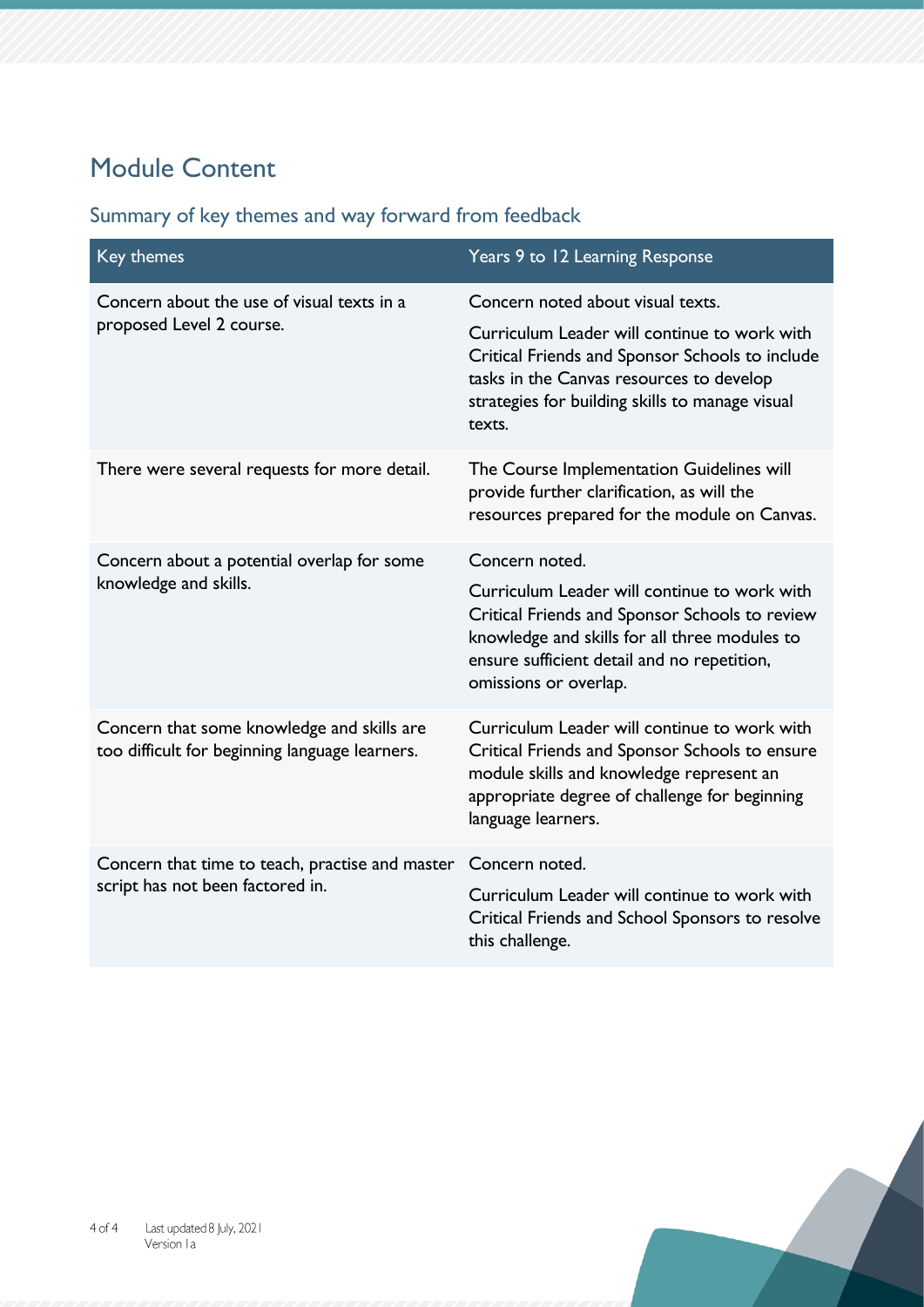## Criteria and Standards

| Key themes                                                                                                                                                                                          | Years 9 to 12 Learning Response                                                                                                                                          |
|-----------------------------------------------------------------------------------------------------------------------------------------------------------------------------------------------------|--------------------------------------------------------------------------------------------------------------------------------------------------------------------------|
| Concern about Focus Criteria: All criteria must<br>be available for assessment in all modules.                                                                                                      | Referred to Years 9 to 12 Learning.<br>Concern noted. Curriculum Leader will<br>continue to work with Critical Friends and<br>School Sponsors to resolve this challenge. |
| Concern that there is a lack of clarity in some<br>criteria.                                                                                                                                        | Concern noted.<br>Curriculum Leader will continue to work with<br>Critical Friends and School Sponsors to review<br>wording for each criterion to ensure clarity.        |
| Request for exemplars to model expected<br>student performance for some criteria. This<br>would also assist with clarifying the notion of<br>simple and complex structures.                         | Course Implementation Guidelines will support<br>and clarify assessment processes, as will the<br>resources prepared for the module on Canvas.                           |
| Concern that the degree of progression<br>between standard descriptors is not always<br>clear (Criterion 2, 5).                                                                                     | Concern noted.<br>Curriculum Leader will continue to work with<br>Critical Friends and School Sponsors to ensure<br>precise wording for each criterion.                  |
| Concern about combining reading and listening<br>and the perceived imbalance between reading,<br>writing, speaking and listening. Emphasis that all<br>macro skills should be given equal emphasis. | Referred to Years 9 to 12 Learning.                                                                                                                                      |
| Concern about the meaning of "spontaneous"<br>and "prepared" and what this might look like<br>for a beginning language student.                                                                     | Concern noted.<br>Curriculum Leader will continue to work with<br>Critical Friends and School Sponsors to resolve<br>this challenge.                                     |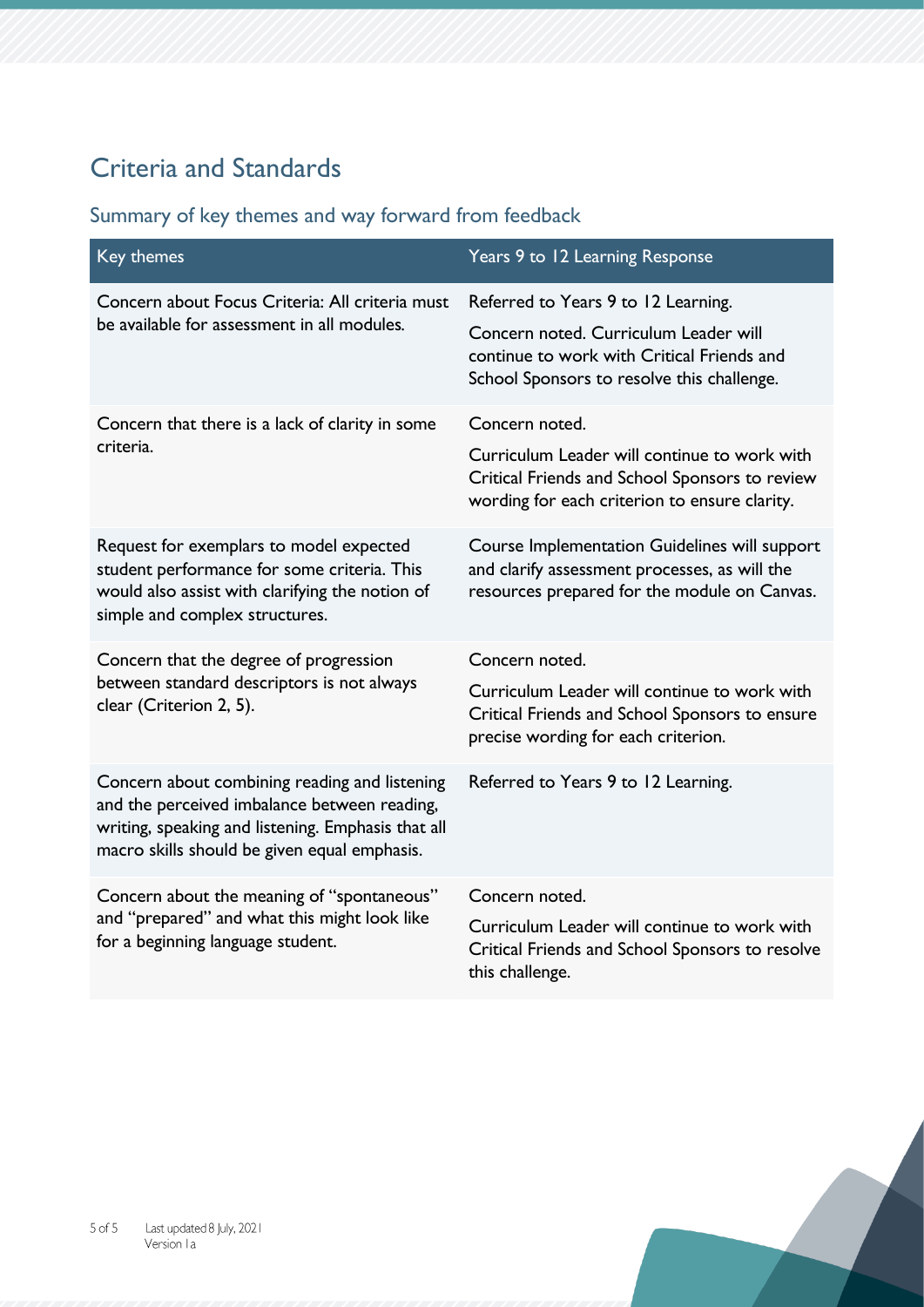## Appendix 1 - Line of Sight

#### Summary of key themes and way forward from feedback

| Key themes                                                                                                                                     | Years 9 to 12 Learning Response     |
|------------------------------------------------------------------------------------------------------------------------------------------------|-------------------------------------|
| Concerned about not assessing every criterion<br>in every module as all macro skills need to be<br>regularly taught and assessed in Languages. | Referred to Years 9 to 12 Learning. |

#### Appendix 2 – Alignment to Curriculum Frameworks

#### Summary of key themes and way forward from feedback

| Key themes                                                                                                                                                | Years 9 to 12 Learning Response                                                                                                                                                                                                               |
|-----------------------------------------------------------------------------------------------------------------------------------------------------------|-----------------------------------------------------------------------------------------------------------------------------------------------------------------------------------------------------------------------------------------------|
| Request for the terms: 'interacting in language',<br>'analysing language' and 'creating language' to be<br>clarified. And request for exemplars of these. | Concerns and requests noted.<br>The final version of the proposed course<br>document will contain a glossary and the<br>Course Implementation Guidelines and<br>accompanying Canvas resources will help to<br>clarify these CCAFL objectives. |

## Appendix 3 – Work Requirements

| Key themes                                                                                                                                                                 | Years 9 to 12 Learning Response                                                                                                                                                                |
|----------------------------------------------------------------------------------------------------------------------------------------------------------------------------|------------------------------------------------------------------------------------------------------------------------------------------------------------------------------------------------|
| Concern that the role of Work Requirements is Referred to Years 9 to 12 Learning.<br>unclear: 'some of what learners do'. Shouldn't<br>this be 'what learners need to do'? |                                                                                                                                                                                                |
| Concern that many of the Work Requirements<br>are to be carried out in the last two weeks of<br>the module, making for repeated 'testing<br>periods'.                      | Curriculum Leader will review the advice<br>regarding timing for the Work Requirements to<br>provide as much flexibility for teachers as<br>possible when scheduling the work<br>requirements. |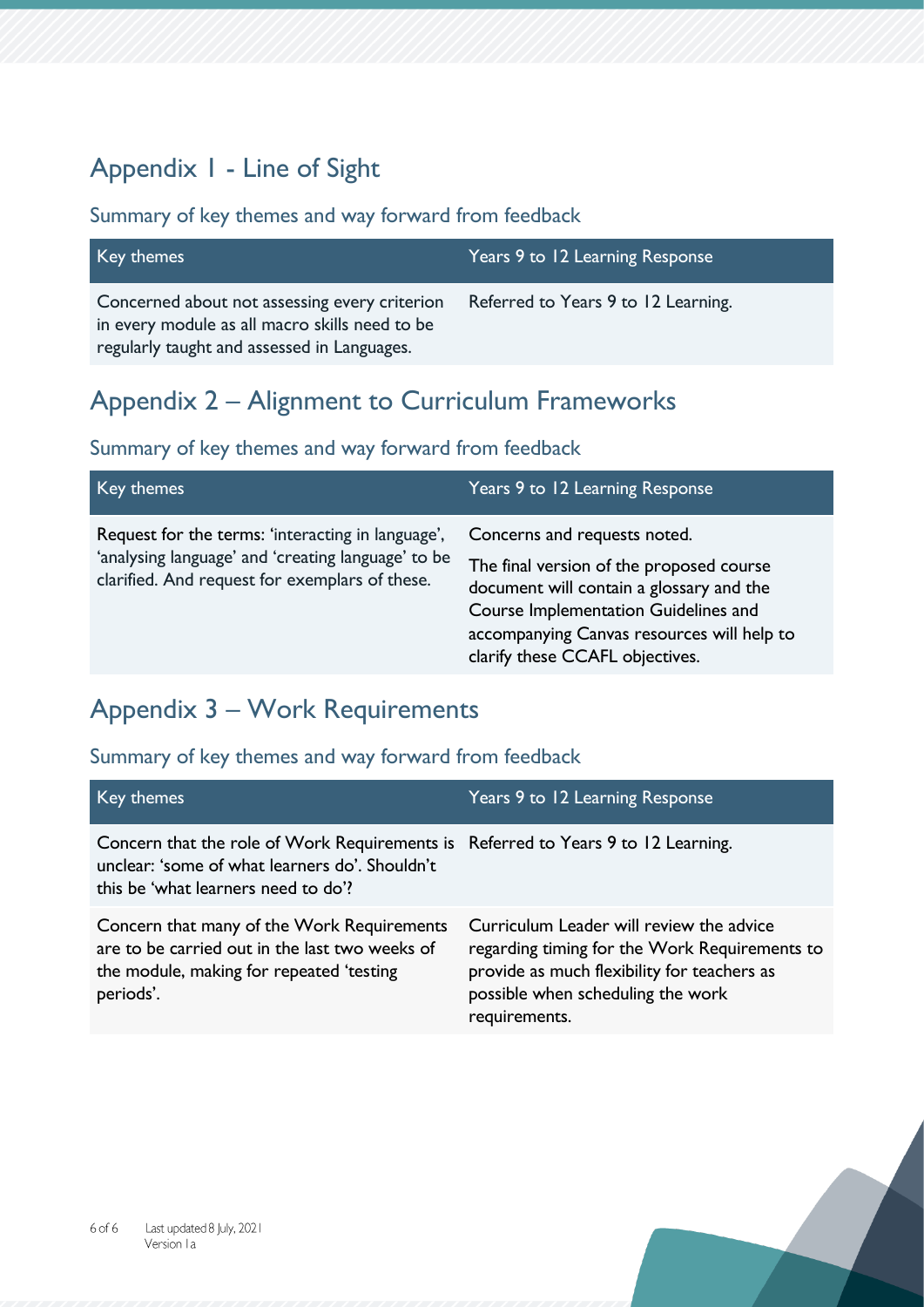| Key themes                                                                                                                                       | Years 9 to 12 Learning Response                                                                                                                                                                                                  |
|--------------------------------------------------------------------------------------------------------------------------------------------------|----------------------------------------------------------------------------------------------------------------------------------------------------------------------------------------------------------------------------------|
| Concerns expressed about the length of time<br>that individual assessment will take out of a 50-<br>hour module.                                 | Concern noted.<br>Curriculum Leader will work with Critical<br>Friends and Sponsor Schools to review work<br>requirements and devise guidance to be<br>included in the Course Implementation<br>Guidelines and Canvas materials. |
| Uncertainty about the term "folio" and how it is<br>assessed.                                                                                    | The final version of the proposed course<br>document will contain a glossary.                                                                                                                                                    |
| Concern that the character count for some of<br>the work requirements might be too high.<br>Concern that there are too few Work<br>Requirements. | Concern noted.<br>Curriculum Leader will continue to work with<br>Critical Friends and Sponsor Schools to develop<br>strategies for addressing the work requirements<br>within the parameters of each module.                    |
|                                                                                                                                                  | Appropriate resources will be included on<br>Canvas for managing the work requirements.                                                                                                                                          |

## Further Appendices

| Key themes                                                                              | Years 9 to 12 Learning Response                                                                                                                                                                                      |
|-----------------------------------------------------------------------------------------|----------------------------------------------------------------------------------------------------------------------------------------------------------------------------------------------------------------------|
| Strong support for the content elaborations<br>(Appendix 6)                             | Noted.                                                                                                                                                                                                               |
| Concerns about some inconsistencies between<br>the three modules and Appendix 6         | Curriculum Leader will continue to work with<br>Critical Friends and Sponsor Schools to ensure<br>all Work Requirements consistently align with<br>learning outcomes, knowledge, skills and<br>content elaborations. |
| Concern that there is not enough detail in the<br>content elaborations for each module. | Concern noted.                                                                                                                                                                                                       |
|                                                                                         | Curriculum Leader will continue to work with<br>Critical Friends and Sponsor Schools to ensure<br>sufficient detail is provided for contents<br>elaborations for each module.                                        |